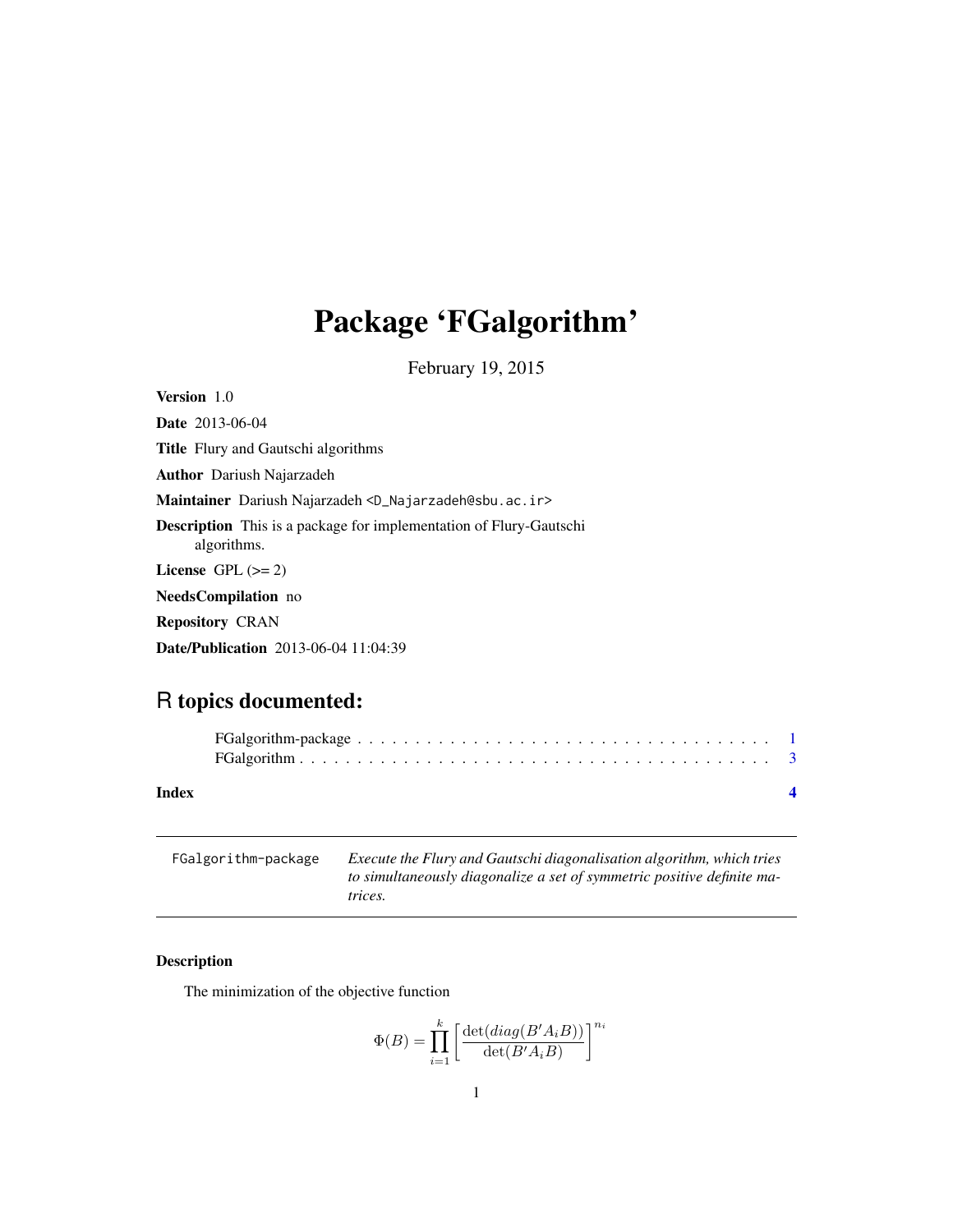is required for a potpourri of statistical problems. This algorithm (Flury & Gautschi, 1984) is designed to find an orthogonal matrix  $B_0$  of dimension  $p \times p$  such that

$$
\Phi(B) \ge \Phi(B_0)
$$

for all orthogonal matrices B. The matrices  $A_1, \ldots, A_k$  are positive-definite and are usually sample covariance matrices and  $n_i$ s are positive real numbers.

It can be shown (Flury, 1983) that if  $B_0 = [b_1, b_2, \dots, b_p]$ , then the following system of equations holds:

$$
b_l' \left[ \sum_{i=1}^k n_i \frac{\lambda_{il} - \lambda_{ij}}{\lambda_{il} \lambda_{ij}} A_i \right] b_j = 0 \qquad (l, j = 1, \dots, p; l \neq j)
$$

where

$$
\lambda_{ih} = b_h' A_i b_h \qquad (i = 1, \dots, k; h = 1, \dots, p).
$$

In other words, Flury and Gautschi algorithms find the solution  $B_0$  of the above system of equations. Also, this algorithm can be used to find the maximum likelihood estimates of common principal components in k groups (Flury,1984).

#### Details

| Package: | FGalgorithm |
|----------|-------------|
| Type:    | Package     |
| Version: | 1.0         |
| Date:    | 2012-11-14  |
| License: | $GPL (=2)$  |

#### Author(s)

Dariush Najarzadeh

Maintainer: Dariush Najarzadeh <D\_Najarzadeh@sbu.ac.ir>

#### References

Flury, B. N. (1983), "A generalization of principal component analysis to k groups", Technical Report No. 83-14, Dept. of Statistics, Purdue University.

Flury, B. N. (1984). Common principal components in k groups. Journal of the American Statistical Association, 79(388), 892-898.

Flury, B. N., & Gautschi, W. (1984). An algorithm for simultaneous orthogonal transformation of several positive definite symmetric matrices to nearly diagonal form. SIAM Journal on Scientific and Statistical Computing, 7(1), 169-184.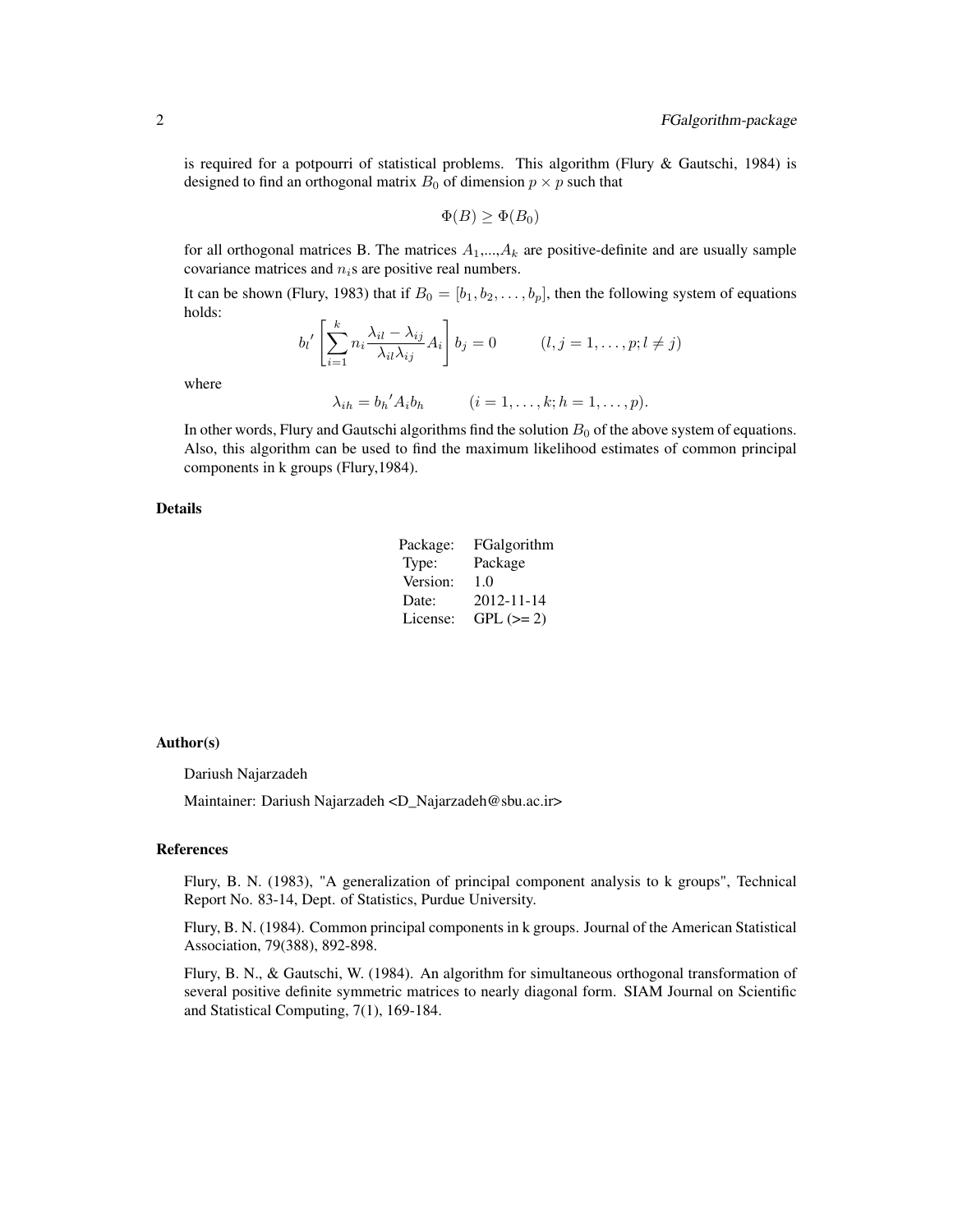<span id="page-2-0"></span>

#### Description

Find the orthogonal matrix  $B_0$  such that minimize  $\Phi(B)$ .

#### Usage

FGalgorithm(eF, eG, p, n , A)

#### Arguments

| eF.eG | small positive constants controlling error terms.           |
|-------|-------------------------------------------------------------|
| р     | dimensionality.                                             |
| n     | a numeric vector containing the positive integers.          |
| A     | a list of length k of positive definite symmetric matrices. |

#### Value

Orthogonal matrix  $B_0$  such that minimize  $\Phi$  with respect to the group of orthogonal matrices  $B$ .

#### Author(s)

Dariush Najarzadeh

#### References

Flury, B. N., & Gautschi, W. (1986). An algorithm for simultaneous orthogonal transformation of several positive definite symmetric matrices to nearly diagonal form. SIAM Journal on Scientific and Statistical Computing, 7(1), 169-184.

#### Examples

```
n<-numeric(3)
n[[1]]<-50
n[[2]]<-50
n[[3]]<-50
A<-vector("list",length=3)
A[[1]]<-var(iris[51:100,1:4])
A[[2]]<-var(iris[101:150,1:4])
A[[3]]<-var(iris[1:50,1:4])
B0<-FGalgorithm(1e-5,1e-5,4,n,A)
B0
```